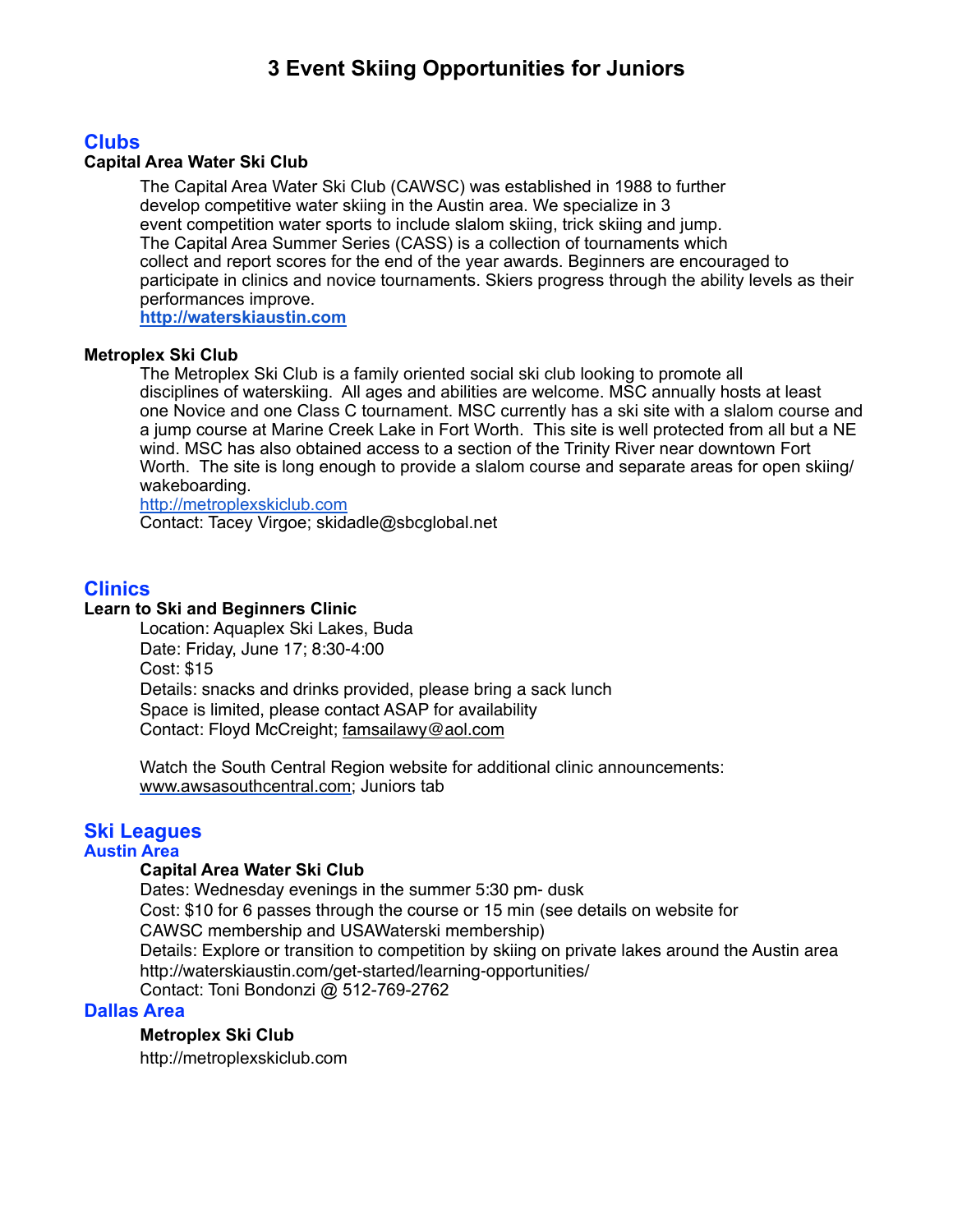## **Ski Schools**

#### **Drop in**

#### **Frameswitch Ski Lakes-** Hutto, Texas

 Dates: every Tuesday evening May 10-September; 5pm-dusk Cost: \$35/lesson for Beginners, \$25/lesson for Advanced skiers Details: all ages and levels of skiers are welcome; bring personal gear if possible Contact: Ski School Message Line: 512-246-2927

#### **DFW Waterski and Wakeboard School-** Greenville, Texas

 Dates: 7 days per week during the summer Cost: \$50 ski rides, \$75 single lesson, \$150 half day, \$195 daily, \$925 weekly Details: all ages and levels dfwski.com Contact: [alanhendricks@dfwski.com](mailto:alanhendricks@dfwski.com) or call 214-356-1601

### **Weeklong ski school and camp**

**Bennetts Waterski and Wakeboard School**  Zachary, Louisiana Dates: open year round From learn to ski/ wakeboard to training for competition www.skibennetts.com Contact: Anne Bennett; 225-654-9306; info@skibennetts.com

### **Tournaments with Grassroots component**

#### **Junior Development Tournament**

Dates: June 11-12 Location: San Marcos River Ranch; San Marcos, Texas Details: annual Juniors only tournament; All kids are welcome Contact: Jennifer Parker; [parker.jennifer30@gmail.com](mailto:parker.jennifer30@gmail.com) or enter online at [usawaterski.org](http://usawaterski.org) event search

### **Milo Gordon Classic**

 Dates: June 11-12 Location: Lawton, Oklahoma Details: slalom tournament with grassroots Contact: Robert Head; **[robertdhead@sbcglobal.net](mailto:robertdhead@sbcglobal.net)** or enter online at **[usawaterski.org](http://usawaterski.org)** event search

## **Grassroots of Texas FUN SKI**

Date: Saturday, June 18 Location: Frameswitch Ski Lakes, Hutto (Austin area) Details: Fun ski event; rules explained/formulated on start dock Contact: Floyd McCreight; **[famsailawy@aol.com](mailto:famsailawy@aol.com)** or enter online at **[usawaterski.org](http://usawaterski.org)** event search

### **RiverBend June Open**

Dates: June 18-19 Location: Oklahoma City, Oklahoma Details: 3 event plus grassroots Contact: Michael Corjay; **[mcorjay@cnt-ops.com](mailto:mcorjay@cnt-ops.com)** or enter online at **[usawaterski.org](http://usawaterski.org)** event search